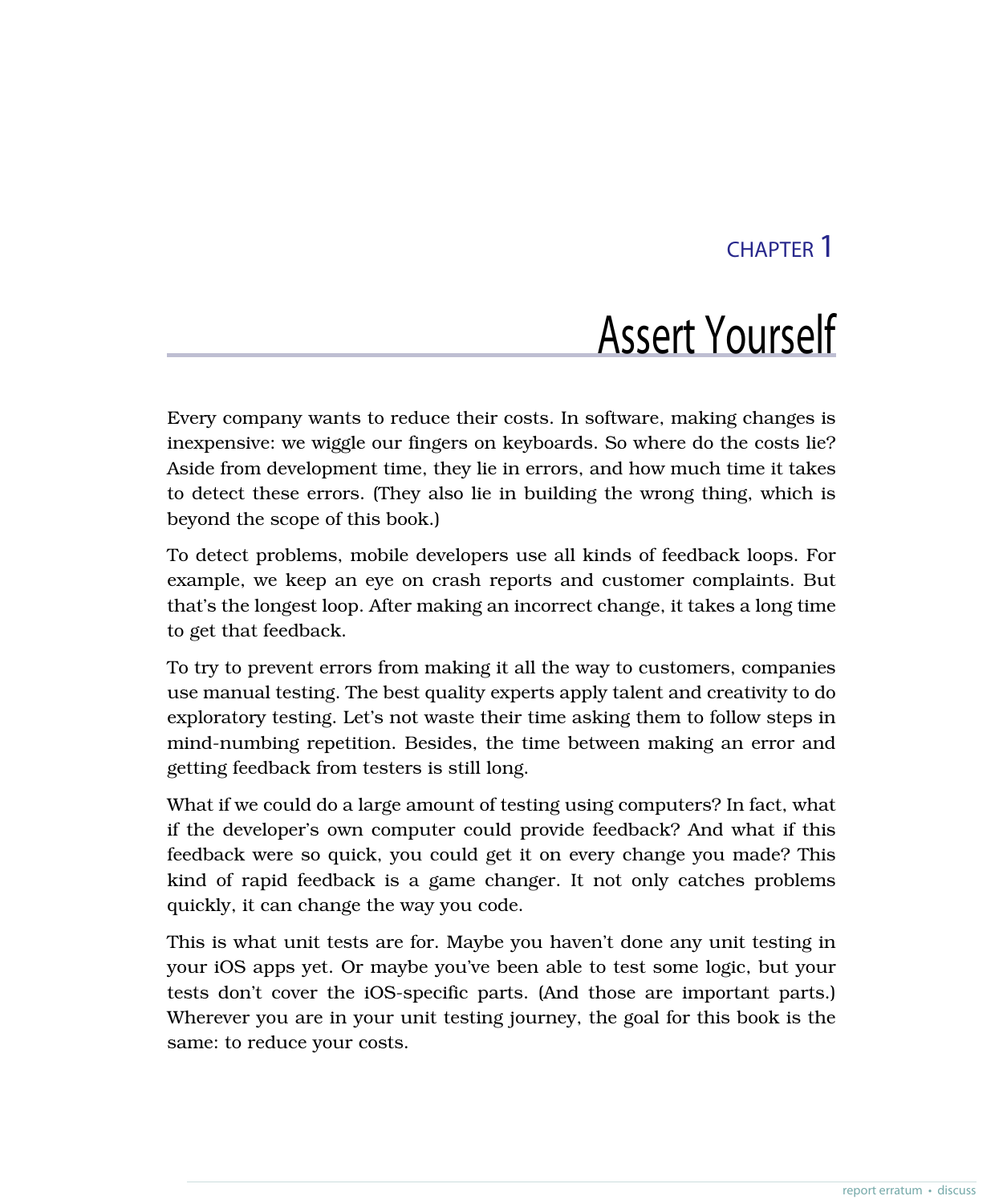# **What Are Unit Tests Anyway?**

There's some confusion about what makes a test a *unit test*. Many people try to focus on the "unit" part of the name, thinking it describes testing a unit of production code. I'll continue to use the term because it's widespread, but let's forget about asking "What's a unit?" Instead, here's my definition:

Unit tests are a subset of automated tests where the feedback is quick, consistent, and unambiguous.

- *Quick:* A single unit test should complete in milliseconds. We want thousands of such tests.
- *Consistent:* Given the same code, a unit test should report the same results. The order of test execution shouldn't matter. Global state shouldn't matter.

*Unambiguous:* A failing unit test should clearly report the problem it detected.

In our first chapter, we'll explore the fundamental tool of unit testing: assertions. You'll learn the most common assertions in the Swift XCTest framework in a hands-on way.

If you're a seasoned unit test writer, you may want to skip ahead to the Key Takeaways, on page 16. But even if you've written some tests, it can be good to go over the fundamentals. What are assertions for? What do they report? Do you know how to choose the right assertion for the right job? This chapter will help you get familiar with these tools, which we're going to be using all the time.

# **Create a Place to Play with Tests**

Assertions give unit tests a way to state their expectations. The tests fail if these expectations aren't met. Let's make a place outside of your actual projects where we can experiment with how they work. Throughout this book, you'll learn new concepts by playing in these safe spaces. Then in the exercises at the end of each chapter, you'll begin applying these concepts to your own code.

When it comes to learning, reading doesn't come close to *doing*. If you take the code from the examples and type them into your computer, your learning will go deeper. So I encourage you to open your IDE of choice and give it a go. (The examples will use Xcode.)

Let's start by making a place where we can play with tests. Xcode playgrounds are tricky to use with XCTest, so we won't do that. Instead, we'll make a new project. In the Xcode menu, select *File ▶ New ▶ Project...* or press Shift- $\mathcal{R}$ -N.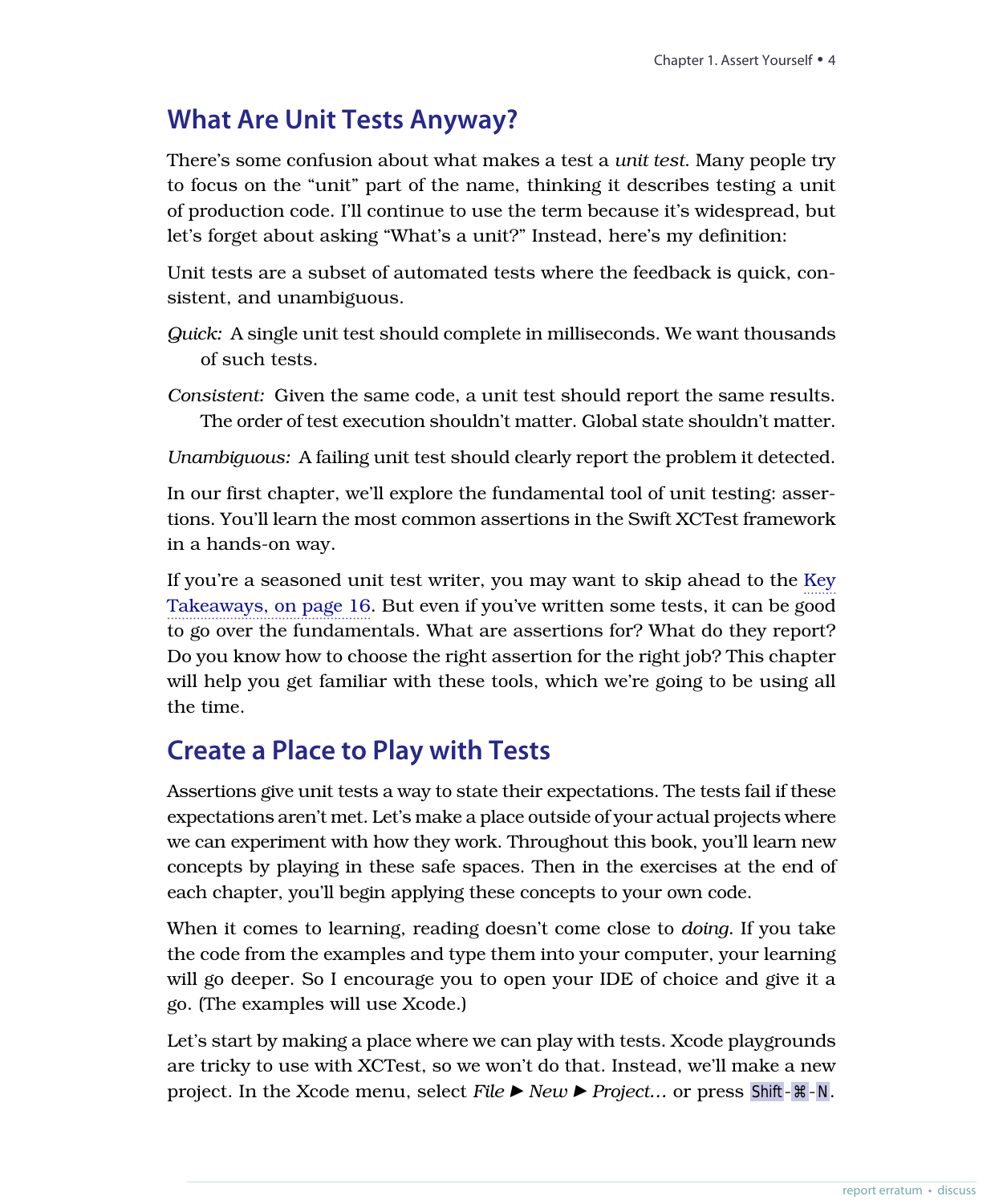It doesn't matter what type of project we make as long as it comes with unit test support. But since we're going to focus on testing iOS apps, we may as well get used to what that feels like. First, create an iOS Single View App.

Next, choose any options you like for your new project. In the examples that follow, we'll use the project name AssertYourself. But make sure to do the following:

- Choose "Swift" as the language.
- Choose "Storyboard" as the user interface. (Don't select "SwiftUI.")
- Select the check box for "Include Unit Tests."

You now have a project set up to run unit tests on an iOS app, which we'll use for our learning experiments.

Select the initial test file that the new project created. Its name will be the project name followed by Tests. So for this project, find AssertYourselfTests.swift.

Delete every method in the AssertYourSelfTests class, leaving only an empty shell:

```
class AssertYourselfTests: XCTestCase {
}
```
Make sure your destination is set to an iOS simulator. Any simulator will do.

Now in the Xcode menu, select *Product ► Test* or press  $\frac{1}{n}$ -U. You might want to learn this keyboard shortcut—you'll be doing this often. Think U for "unit test" to remember it.

This will perform several steps and then run the tests. You won't see any test failures because there are no tests. You may see this image show briefly on your screen:



If you didn't see that image, go to Xcode Preferences and select the Behaviors tab. There you can customize what happens when testing succeeds. To display the image, select the check box "Notify using bezel or system notification," as shown in the image on page 6.

Now we're ready to play. In the following sections, we'll experiment with assertions to learn more about them.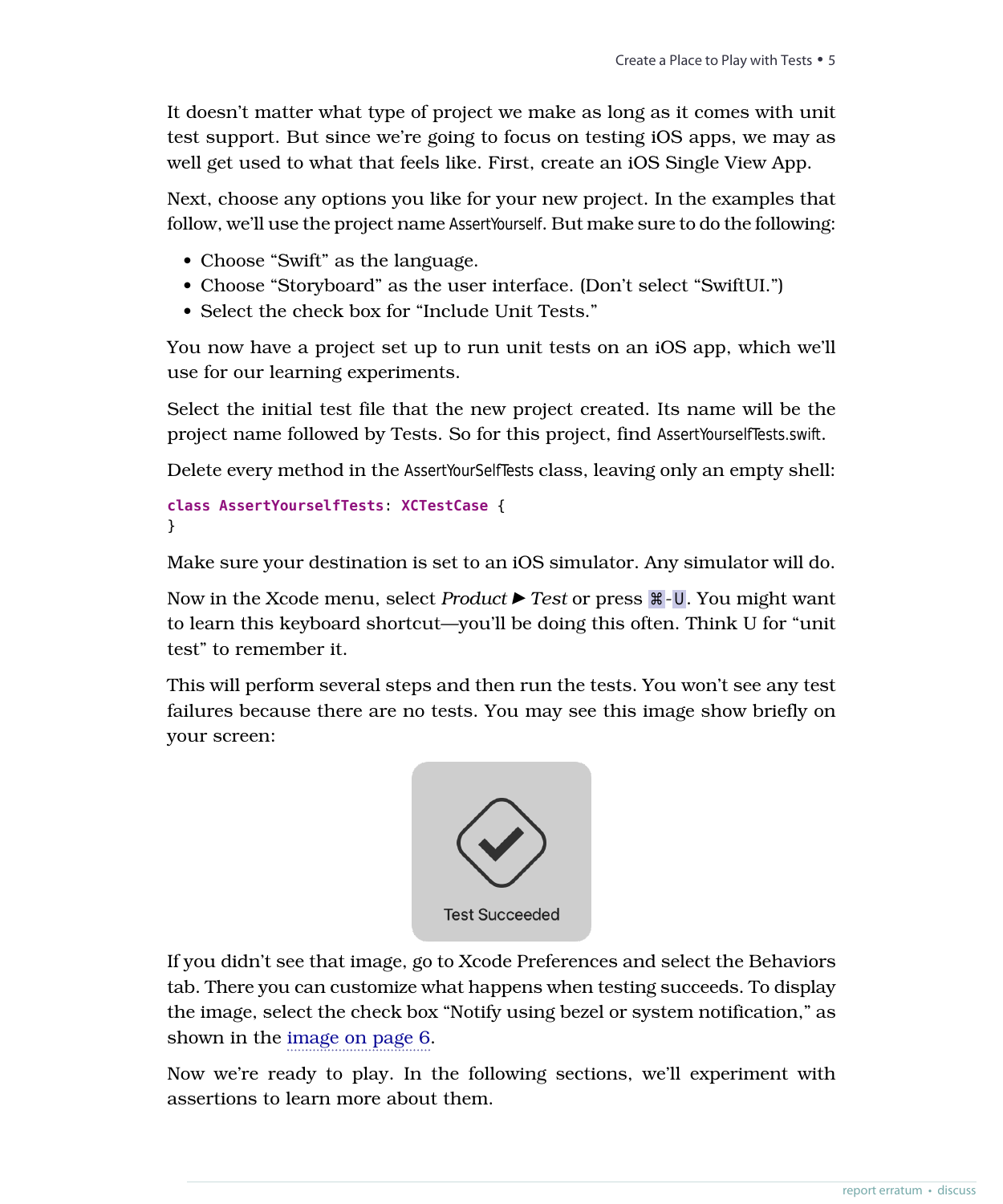|                          | <b>Behaviors</b>                                                                                                                 |  |
|--------------------------|----------------------------------------------------------------------------------------------------------------------------------|--|
| $\omega$<br>O            | $\Rightarrow$<br>option                                                                                                          |  |
|                          | General Accounts Behaviors Navigation Fonts & Colors Text Editing Key Bindings Source Control Components Locations Server & Bots |  |
|                          |                                                                                                                                  |  |
| <b>Build</b>             | ≎<br>Play sound<br>Sosumi                                                                                                        |  |
| <b>Starts</b>            |                                                                                                                                  |  |
| ✔ Generates new issues   | $\hat{\mathcal{C}}$<br>Speak announcement using<br>Samantha                                                                      |  |
| $\checkmark$ Succeeds    |                                                                                                                                  |  |
| $\checkmark$ Fails       | V Notify using bezel or system notification                                                                                      |  |
| Testing                  |                                                                                                                                  |  |
| <b>Starts</b>            | Bounce Xcode icon in Dock if application inactive                                                                                |  |
| $\sqrt{}$ Pauses         |                                                                                                                                  |  |
| Generates new issues     | $\hat{\mathbf{C}}$<br>active window<br>Show tab named<br>in                                                                      |  |
| Generates output         |                                                                                                                                  |  |
| ✔ Succeeds               | $\hat{\mathbf{C}}$<br>$\hat{\mathcal{C}}$<br>$\Diamond$ Test navigator<br>Show<br>navigator                                      |  |
| $\checkmark$ Fails       | $\hat{\cdot}$<br>$\circ$<br><b>Current Views</b><br>Show<br>debugger with                                                        |  |
| Running                  |                                                                                                                                  |  |
| <b>Starts</b>            | $\hat{\mathcal{C}}$<br>Show<br>inspectors                                                                                        |  |
| $\sqrt{}$ Pauses         |                                                                                                                                  |  |
| √ Generates output       | $\hat{\phantom{a}}$<br>Show<br>toolbar                                                                                           |  |
| √ Completes              |                                                                                                                                  |  |
| Exits unexpectedly       | $\circ$<br>$\hat{\mathcal{C}}$<br>Show<br>editor as<br><b>Current Editor</b>                                                     |  |
| <b>GPU Frame Capture</b> | first new issue<br>$\hat{\mathcal{C}}$<br>Navigate to                                                                            |  |
| <b>Starts</b>            |                                                                                                                                  |  |
| $\checkmark$ Completes   | Λ                                                                                                                                |  |
| +                        | $\bigcap$ Run<br>Choose Script<br>$\checkmark$                                                                                   |  |

#### **Write Your First Assertion**

Now that we have a home for tests, let's go over how to use the testing mechanism. How does a test communicate success or failure? What does Xcode show you when a test fails? What does it show when a test succeeds?

The way a test reports a failure to XCTest is through assertions. Let's start with the simplest assertion. Add the following method to the AssertYourselfTests class:

```
AssertYourself/AssertYourselfTests/AssertYourselfTests.swift
func test_fail() {
    XCTFail()
}
```
First, what makes this function a test?

- It lives within a subclass of XCTestCase.
- It isn't declared private.
- Its name starts with test.
- It takes no parameters.
- It has no return value.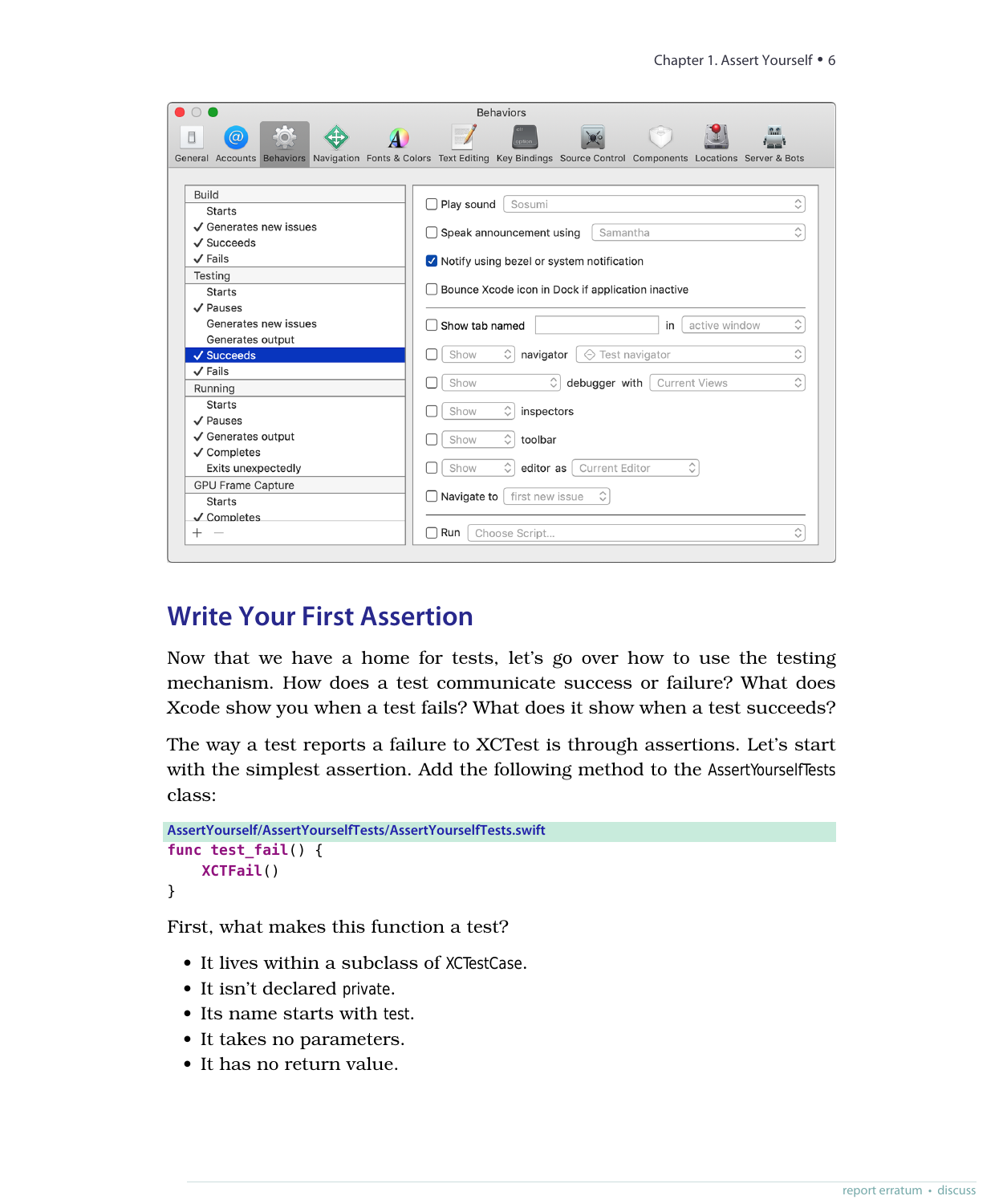Why the underscore in the test name? This goes against Swift's normal "camel case" naming conventions. But good test names often contain three parts. I like to use underscores to separate these parts and camel case within each part. I'll explain this further when we have a test name describing its inputs and expected output. For now, know that the underscores separate the test name into parts, which we'll look at in Add Tests for Existing Code, on page 40.

This test does nothing but fail. Run it by pressing  $\frac{1}{2}$ -U and observe what happens. First, you may see this image show briefly on your screen:



(If you didn't see that image, go back to the Behaviors tab in Xcode preferences. Only this time, customize what happens when testing fails.)

Looking at the earlier source file within Xcode, you'll see the *Test Status Icon* in the left-hand gutter, like the image to the right.



X marks the spot in two places: the method and the class containing the method. The method is a *test*, also known as a *test case*. The class represents a *test suite*, which is a collection of tests. The X icon shows a failure at both the test level and the suite level. You'll also see that Xcode highlighted the XCTFail() line and added an annotation to its right.

> XCTFail()  $\bullet$  failed

So Xcode has marked the following:

- The class containing a failing test
- The method defining a failing test
- The line with the failed assertion

Now add // before XCTFail() to comment out the assertion. Press  $\frac{100}{100}$  Turn the tests. You'll see the following:

- The annotation disappears from the assertion line
- The test status icons change from red Xs to green check marks, like the image to the right.

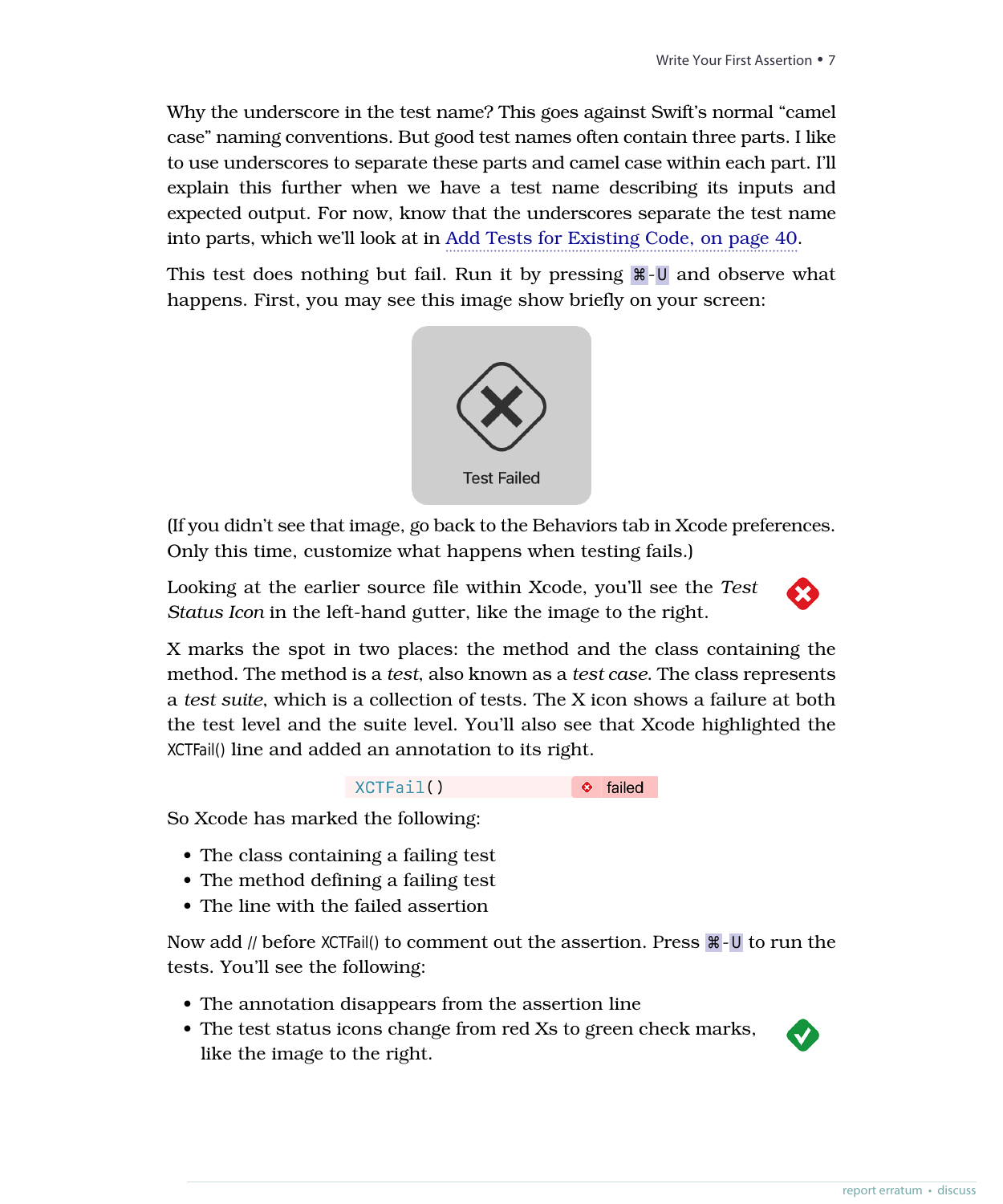This may look trivial, but it's significant. It means we have a way to fail a test, with Xcode showing us where the test reported the failure. You can also see that when a test finishes without triggering any assertions, the test passes.



As you progress in your testing ability, you'll even be able to write assertions defining what you *want* the code to do. Then you can change the production code until it passes the tests. We'll return to this topic in Chapter 20, Test-Driven Development Beckons to You, on page 297 at the very end of the book.

# **Add a Descriptive Message**

Seeing the location of a test failure is a good start. But when a test fails, we have to diagnose what went wrong. We can save time for ourselves in the future by having the assertion explain anything we know at the point of failure.

XCTFail() can take a String parameter as an *assertion message*. Let's see how it works. Add the following method to the class:

```
AssertYourself/AssertYourselfTests/AssertYourselfTests.swift
func test_fail_withSimpleMessage() {
    XCTFail("We have a problem")
}
```
Run the tests. Note how Xcode puts the message in the annotation:

```
XCTFail("We have a problem")
                                                    \bullet failed - We have a problem
```
Since the annotation is on the same line as the failure, you may ask, "Couldn't we have put a message to ourselves in a code comment?" But this isn't the only place the message appears.

In the Xcode menu, select *View* ▶ *Navigators* ▶ *Show Issue Navigator* (or press D-5). The Navigator column on the left will show any issues, including test failures. You may need to click the Buildtime selector, shown here:



As you can see, the descriptive failure message appears in the Issue Navigator. It also appears in the test logs, which other tools may process—especially on *continuous integration* servers.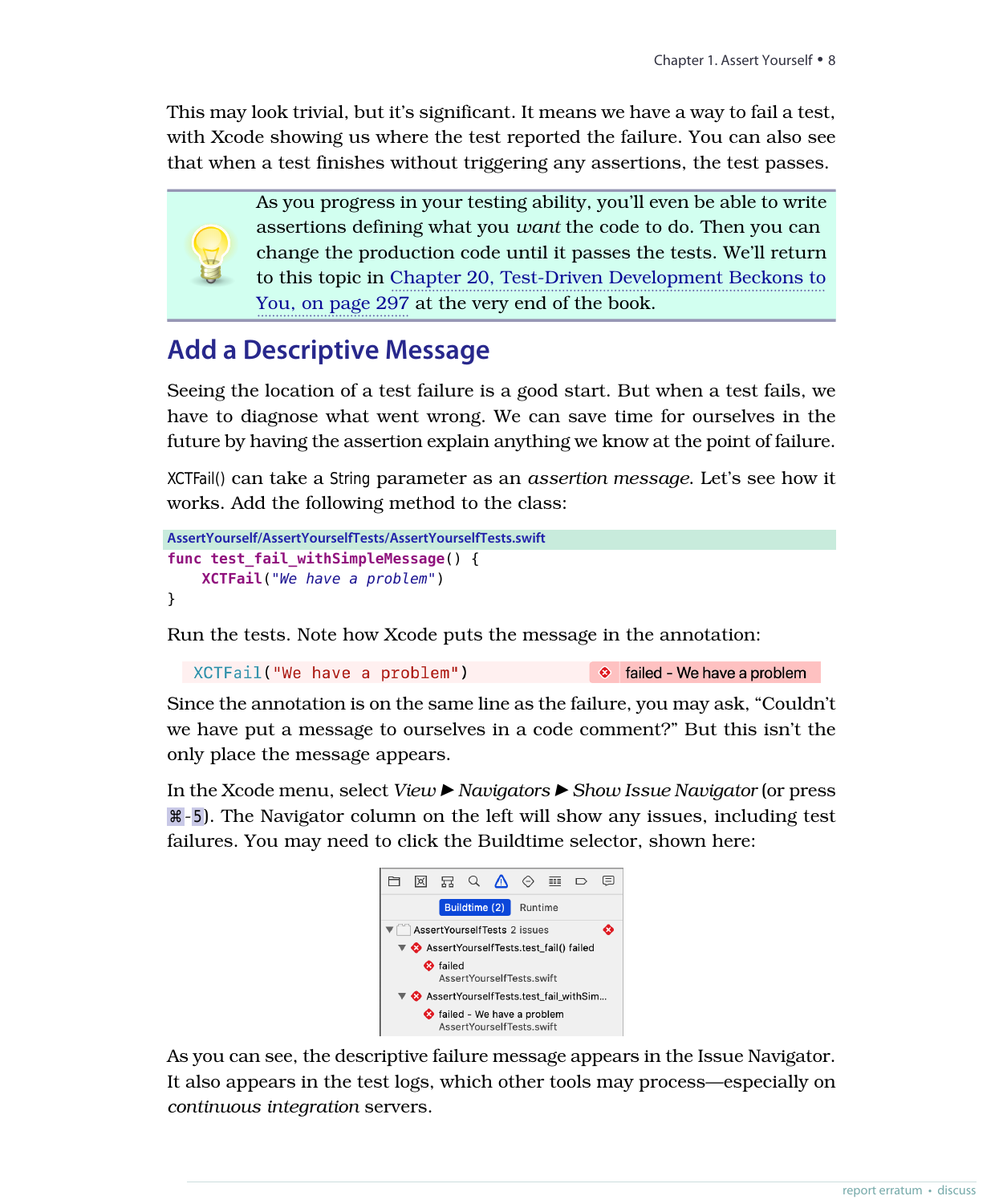Thanks to Swift's string interpolation, XCTFail() can do more than spit out a string literal. Add this to the suite:

```
AssertYourself/AssertYourselfTests/AssertYourselfTests.swift
func test_fail_withInterpolatedMessage() {
    let theAnswer = 42
    XCTFail("The Answer to the Great Question is \(theAnswer)")
}
```
(Strings are italicized in code samples. That's a backslash \ for string interpolation, not a pipe |.)

Run the tests, and you'll see the following:

failed - The Answer to the Great Question is 42

## **Avoid Conditionals in Tests**

We can report failures and include descriptive messages. Now that you've tasted the power of XCTFail, it's tempting to use it everywhere. All it takes is a little more code in the test, right? That may be true, but "more code" is code that can go wrong. Let's learn how to simplify our test code by introducing more assertions.

For example, it might be tempting to test a Boolean result like this:

```
AssertYourself/AssertYourselfTests/AssertYourselfTests.swift
func test_avoidConditionalCode() {
    let success = false
    if !success {
        XCTFail()
    }
}
```
That would be fine if we didn't have other assertions. But we do. Try adding and running this next test. It achieves the same result but in a more declarative way.

```
AssertYourself/AssertYourselfTests/AssertYourselfTests.swift
func test_assertTrue() {
    let success = false
    XCTAssertTrue(success)
}
```
By using the Boolean assertions XCTAssertTrue() and XCTAssertFalse(), we can avoid many conditionals in our test code.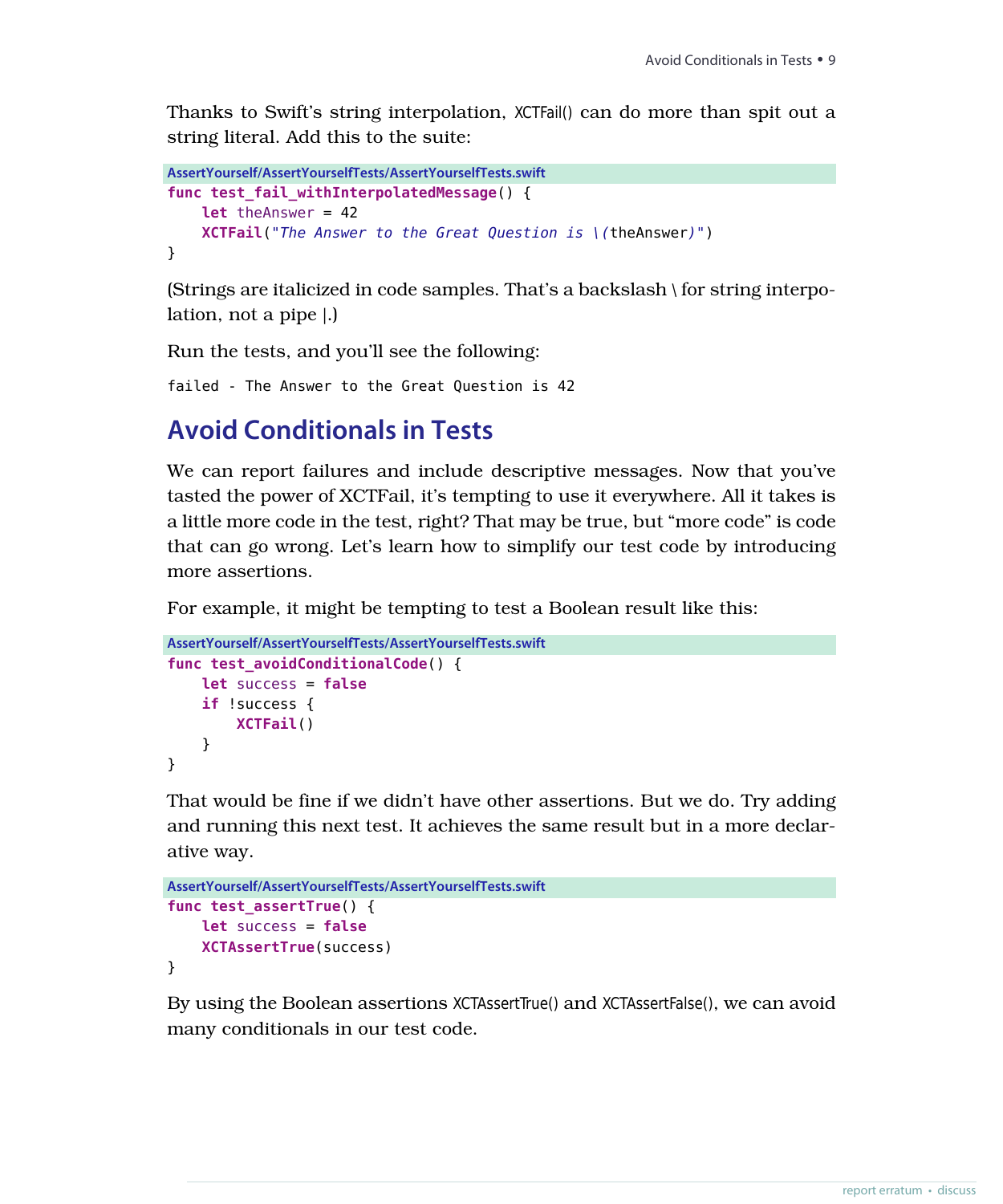

Eliminating branches from test code makes it easier to understand. I want test code to be extremely simple. In fact, *xUnit Test Patterns [Mes07]* lists *conditional test logic* as a *test smell*.

Let's look at the three types of control flow constructs we use daily:

- Statements in a sequence
- Conditionals
- Loops

These control flows fall into a paradigm called *structured programming*. They've become the building blocks of programming.

If our test code can avoid conditionals and loops, then we're left with one thing: statements executed in sequence. The best test code is dead simple to read. Of course, there are still conditionals inside there somewhere. But by using assertions that have more power, our test code becomes simpler.

# **Describe Objects upon Failure**

Wouldn't it be nice if we had assertions that came with descriptive messages? The assertions we've seen so far can only say that they failed, but they can't tell us why. But there are some assertions that describe objects. We'll also look at how to customize the way objects describe themselves in these messages.

Here's an assertion to confirm that an optional value is nil. Add this test and give it a run:

```
AssertYourself/AssertYourselfTests/AssertYourselfTests.swift
func test_assertNil() {
    let optionalValue: Int? = 123
    XCTAssertNil(optionalValue)
}
```
This is the first assertion that gives us more information upon failure:

```
XCTAssertNil failed: "123" -
```
Instead of nil, we got "123". But why is it in quotes when the type is an optional integer with value 123? That's the way XCTest reports strings, and assertions ask objects to describe themselves as strings. We can see this better with a struct instead of an Int:

```
AssertYourself/AssertYourselfTests/AssertYourselfTests.swift
struct SimpleStruct {
    let x: Int
    let y: Int
}
```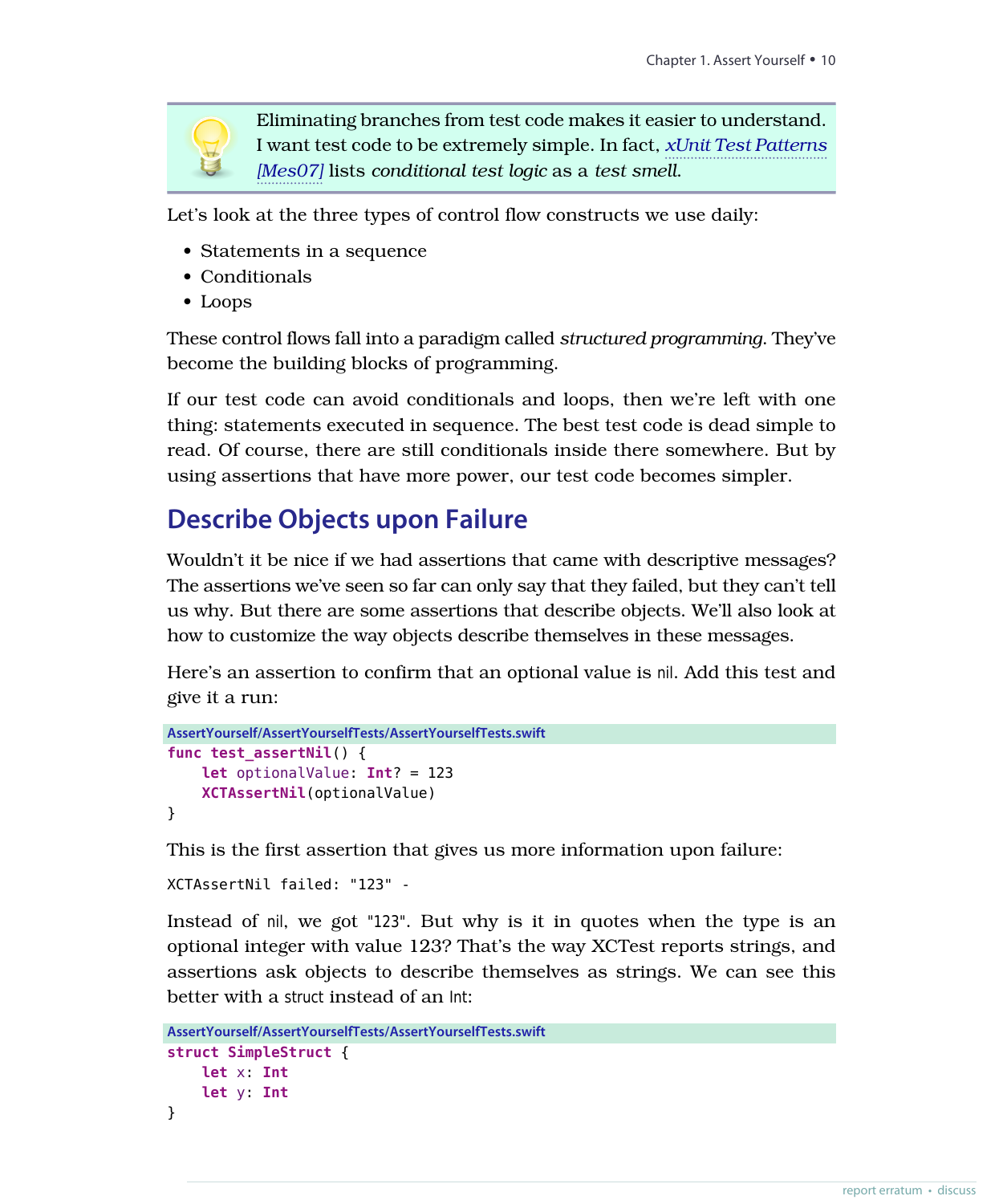```
func test_assertNil_withSimpleStruct() {
   let optionalValue: SimpleStruct? = SimpleStruct(x: 1, y: 2)
   XCTAssertNil(optionalValue)
}
```
Running this test gives us this message:

```
XCTAssertNil failed: "SimpleStruct(x: 1, y: 2)" -
```
That's pretty readable for a simple struct. But some types have complicated descriptions. This can make failure messages hard to read. We can control how a type describes itself by making it conform to CustomStringConvertible.

Here's a structure that is identical to the previous one, but it adds the protocol to give itself a custom description:

```
AssertYourself/AssertYourselfTests/AssertYourselfTests.swift
struct StructWithDescription: CustomStringConvertible {
    let x: Int
    let y: Int
    var description: String \{ "(\{(x), \{(y)\})" }
}
func test_assertNil_withSelfDescribingType() {
    let optionalValue: StructWithDescription? =
             StructWithDescription(x: 1, y: 2)
    XCTAssertNil(optionalValue)
}
```
Running this test gives us the following simplified failure message:

```
XCTAssertNil failed: "(1, 2)" -
```
XCTAssertNil() is one assertion that gives more information. That's because it takes an object instead of a Boolean value. The assertions for equality also give more information, and we'll look at them next.

Even in the cases where we provide our own descriptive messages, it's good to have an option to simplify the output. Keep CustomStringConvertible in your tool belt.

## **Test for Equality**

We've tried a few different assertions so far, including one that gives more output. And we have a way to customize its output. But now we're coming up to the workhorse of assertions, the one you'll use most often.

The most common assertion takes a result and checks if it's equal to an expected value. Try entering and running this test: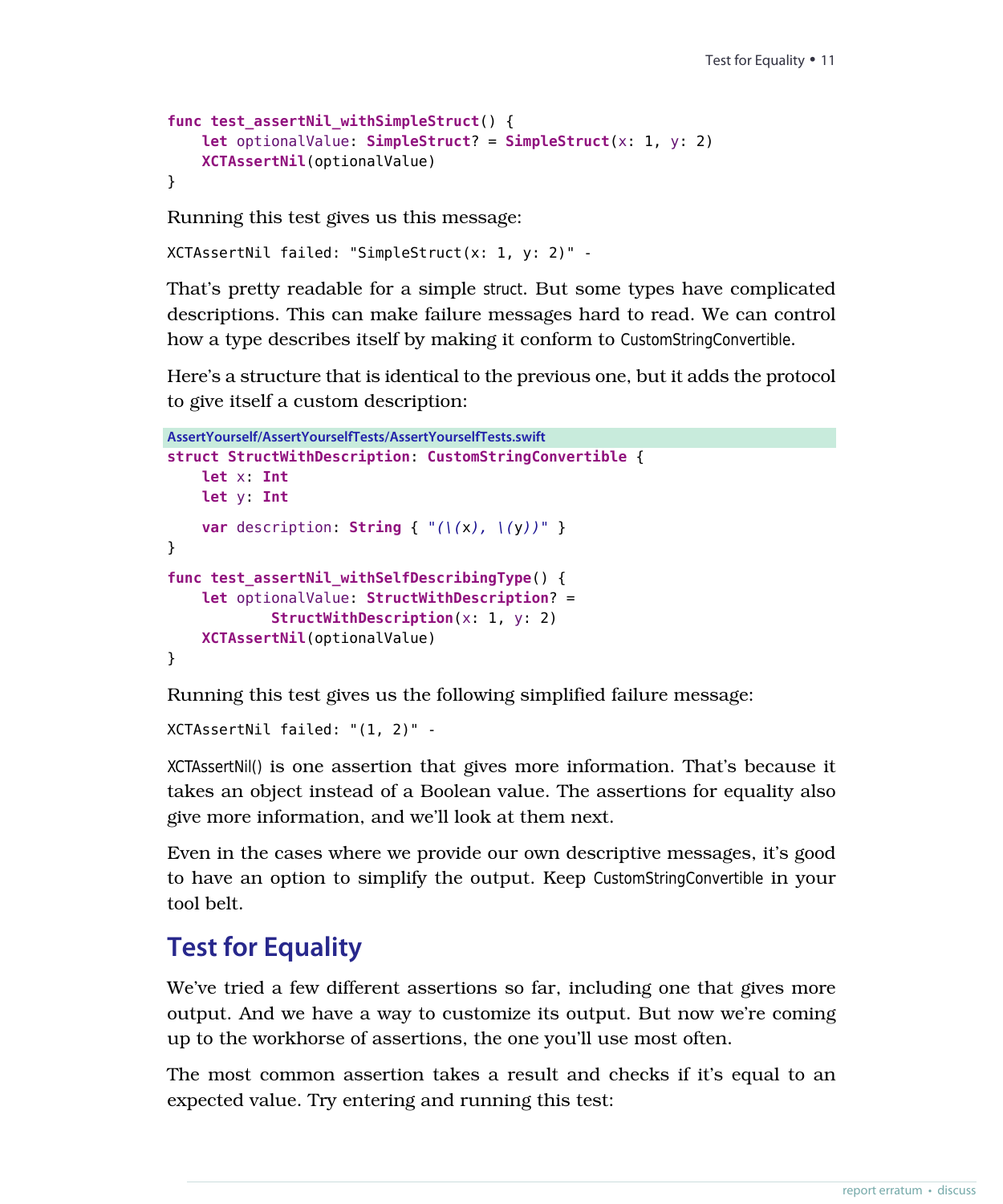```
AssertYourself/AssertYourselfTests/AssertYourselfTests.swift
func test_assertEqual() {
    let actual = "actual"
    XCTAssertEqual(actual, "expected")
}
```
Here's the resulting failure message:

XCTAssertEqual failed: ("actual") is not equal to ("expected") -

It's worth noting that other unit testing frameworks usually use (expected, actual) for their equality arguments. The order matters because the failure message states which is which in the following format:

```
expected: <"expected"> but was: <"actual">
```
But with XCTAssertEqual(), the argument order doesn't matter. It simply reports ("A") is not equal to ("B"). Since we can put them in any order, there's no need to place the expectation first, as in

```
XCTAssertEqual("expected", actual)
```
But it does change the failure message. I prefer to flip the order, placing the expectation last. Whichever style you prefer, it doesn't matter to XCTest. But to make assertions easier to read, try to be consistent across your project.

## **Test Equality with Optionals**

Let's explore equality further. One of Swift's core features is optional values. When one of the arguments to XCTAssertEqual() is optional, what happens? Enter and run the following test:

```
AssertYourself/AssertYourselfTests/AssertYourselfTests.swift
func test_assertEqual_withOptional() {
    let result: String? = "foo"
    XCTAssertEqual(result, "bar")
}
```
The failure message is

```
XCTAssertEqual failed:
    ("Optional("foo")") is not equal to ("Optional("bar")") -
```
Yet we typed a plain string literal "bar" as the second argument. How did it become optional?

Well, XCTAssertEqual() requires both arguments to be the same type. Swift knows that if a value of type T is being assigned to a variable of type T?, it can wrap it. This promotes the value from non-optional to optional.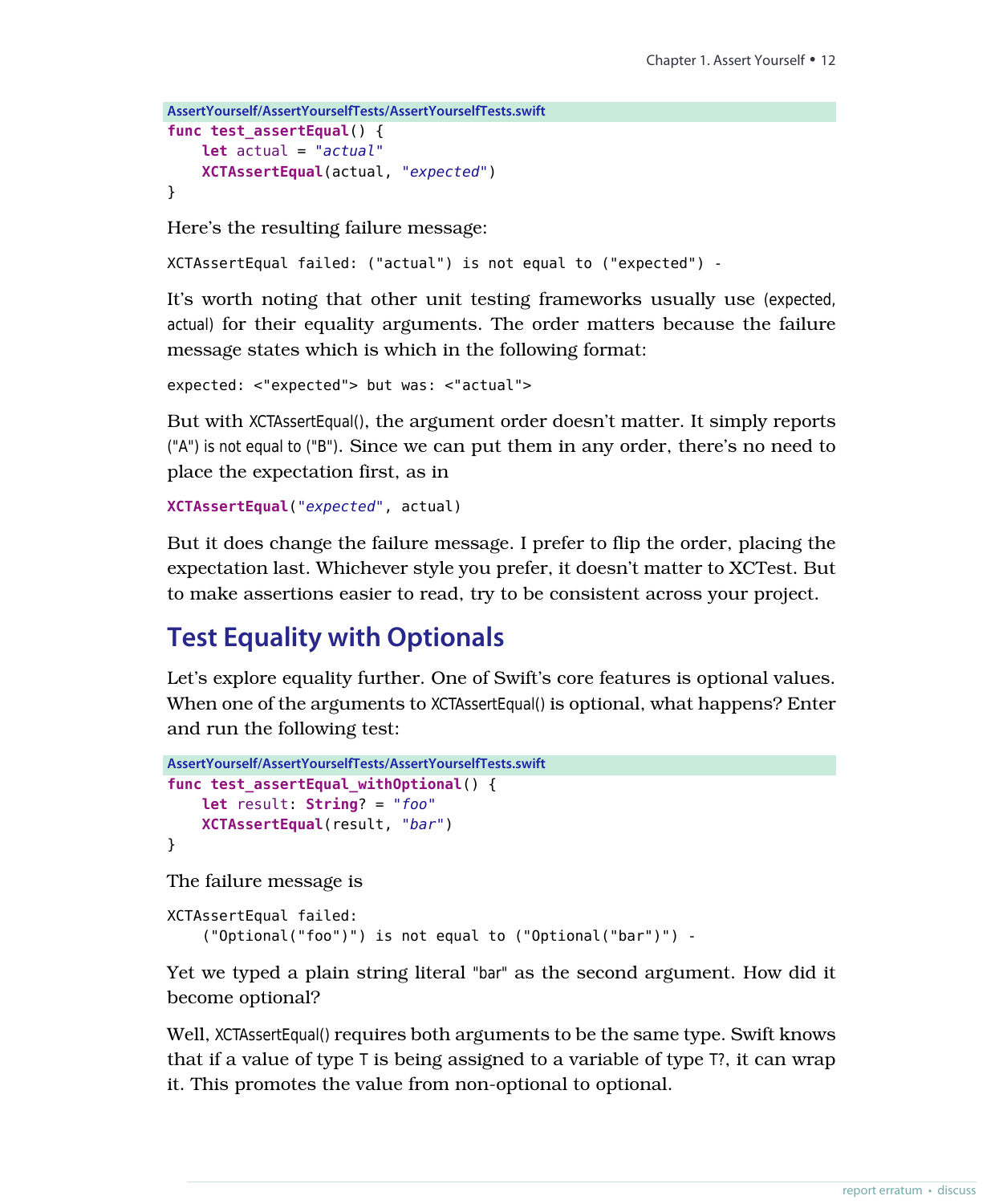All this makes it easier to write equality assertions when optionals are involved. There's no need to balance out both sides of the equation ourselves. This helps make test code more readable.

> Why do I emphasize readability for test code? Isn't it good enough to have things pass or fail?



Change happens. The production code will evolve, so test code will need to change with it. To change test code, we need to understand it. And every time we need to understand code, we read it. Making test code readable is an act of kindness to your coworkers, and to yourself.

As *Clean Code: A Handbook of Agile Software Craftsmanship [Mar08]* says, "Test code is just as important as production code."

# **Fudge Equality with Doubles and Floats**

We've looked at the equality assertion. We've seen how it continues to work fine with optional values. Now let's see how it works with floating-point numbers. If you're not already aware of what can go wrong, buckle your seat belt.

Enter this next test. But don't run it yet:

```
AssertYourself/AssertYourselfTests/AssertYourselfTests.swift
func test_floatingPointDanger() {
    let result = 0.1 + 0.2XCTAssertEqual(result, 0.3)
}
```
Before running the test, try predicting the outcome. Do you have an expected result in your head?

Okay, now run the test. You'll see the following failure message:

```
XCTAssertEqual failed: ("0.30000000000000004") is not equal to ("0.3") -
```
What in the world is going on?

We're used to using ten digits to represent numbers. Can you write  $\frac{1}{3}$  in decimal notation? No. The sequence 0.3333… goes on forever, so anything you write down is an approximation.

That's just the way math works. Computers face the same problem, but everything boils down to 1s and 0s, so the tricky numbers are different. We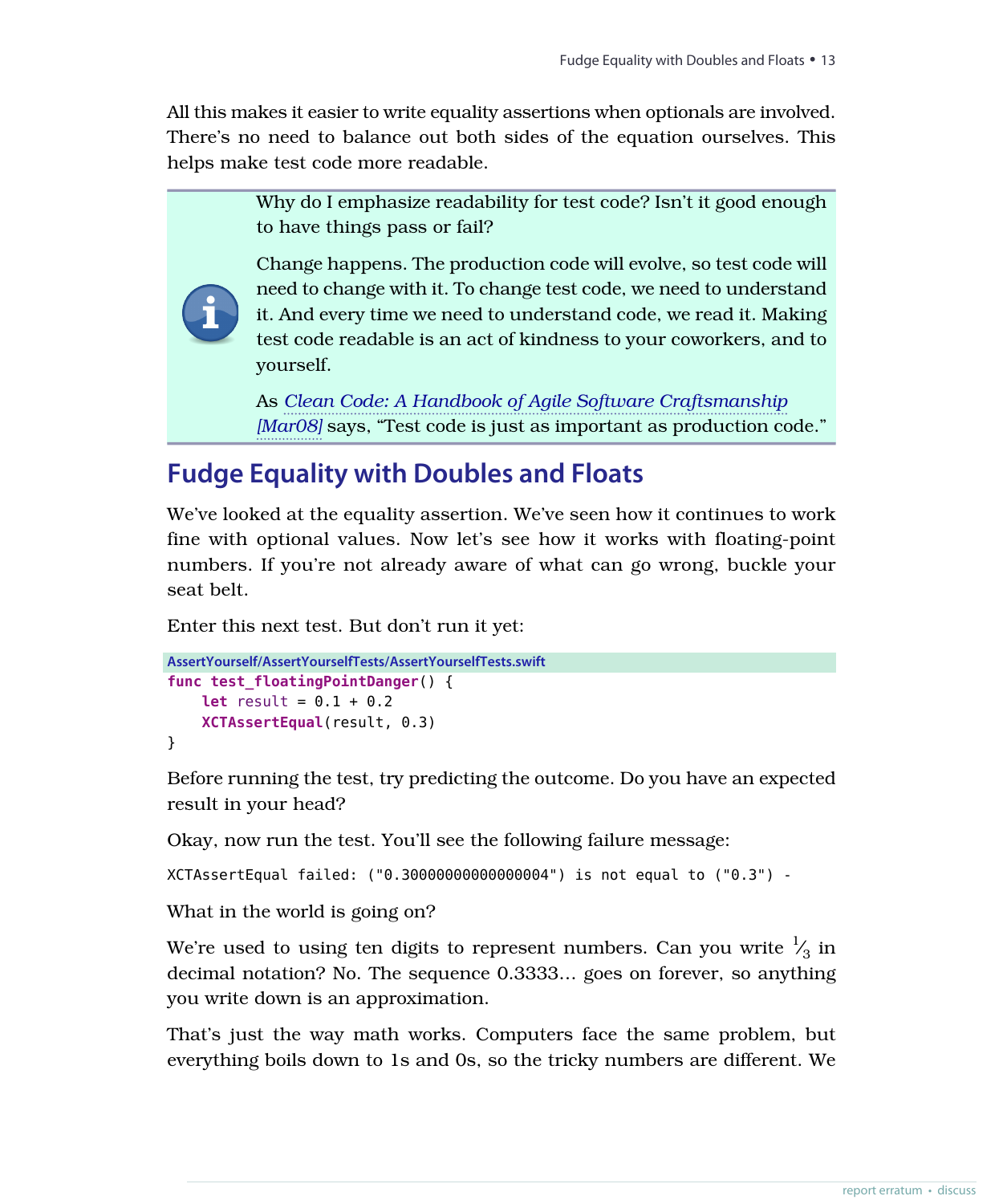can't write  $\frac{1}{10}$  in binary notation. You can learn more about this at "What Every Programmer Should Know About Floating-Point Arithmetic." 1

Let's get back to assertions. Since floating-point numbers are approximations, we need a hand-wavy way to assert equality—something that says, "These two numbers should be equal, more or less." Enter the following test:

```
AssertYourself/AssertYourselfTests/AssertYourselfTests.swift
func test_floatingPointFixed() {
    let result = 0.1 + 0.2XCTAssertEqual(result, 0.3, accuracy: 0.0001)
}
```
The accuracy parameter gives us a way to express the "more or less" fudge factor. Run this test and you'll see that it passes.

It's hard to predict in advance which floating-point numbers will cause problems. So just use the accuracy parameter whenever you want to use XCTAssertEqual() with Double or Float types.

# **Avoid Redundant Messages**

Let's finish up our examination of the equality assertion by looking at its descriptive message.

As you may have guessed from Add a Descriptive Message, on page 8, each assertion can have an optional message. When you first learn this power, it's easy to get overly excited. But consider the following test:

```
AssertYourself/AssertYourselfTests/AssertYourselfTests.swift
func test_messageOverkill() {
    let actual = "actual"
    XCTAssertEqual(actual, "expected",
                     "Expected \"expected\" but got \"\(actual)\"")
}
```
The resulting failure message is:

```
XCTAssertEqual failed: ("actual") is not equal to ("expected") -
    Expected "expected" but got "actual"
```
The added message may be a little more precise. But if you're consistent with the order you use for actual value versus expected value, it doesn't add much. Getting all that formatting right took extra work for little benefit.

Remember, when XCTAssertEqual() or XCTAssertNil() fail, they provide a fair bit of information. It's usually enough. XCTAssertTrue() and XCTAssertFalse() only say they

<sup>1.</sup> https://floating-point-gui.de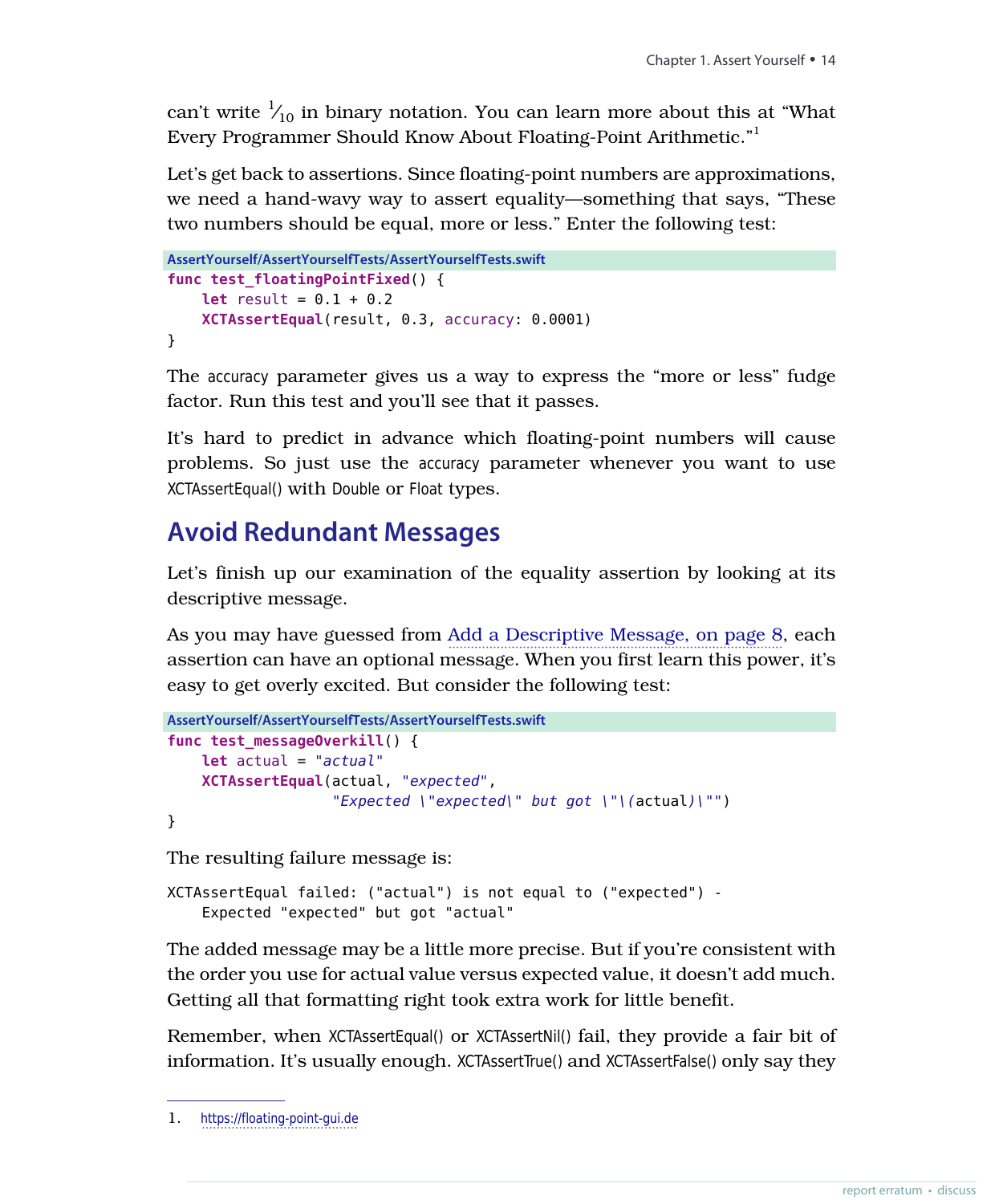failed, but that too is often enough. We're going to aim for tests that are so short, we won't need to add any messages of our own.

So for now, resist the temptation: unless you're using XCTFail(), leave the message out. We'll find a use for assertion messages later.

#### **Testing Without Assertions, Back in the Stone Age**

Before the invention of unit testing frameworks, it wasn't like programmers didn't run any tests. We wrote little main() functions in our source files, conditionally compiled out. By building a single file with its main() function enabled, we'd make a little program to exercise that one file. It would print() to the console, and we'd read the output to see if it matched what we wanted.

Life is much easier now. Instead of having a human read the output, assertions give us *self-checking tests*. And we have test suites, which let you run a set of tests in one shot.

#### **Choose the Right Assertion**

That wraps up our tour of the most common XCTest assertions. With these choices and more, how do you choose which one to use for a particular test? Since all automated tests come down to a true/false decision, it may be tempting to forget the choices and simply use XCTAssertTrue() for all your tests. For example, you may think about writing assertions like these:

```
XCTAssertTrue(a == b)
XCTAssertTrue(optionalValue == nil)
```
These assertions will fail correctly when a is not equal to b, or when optionalValue is not nil. But the failure messages would only say

```
XCTAssertTrue failed -
```
Then we'd have to diagnose what went wrong.

Assertions like these throw away valuable information. As *xUnit Test Patterns [Mes07]* explains, test assertions have two goals:

- Fail the test when something other than the expected outcome occurs.
- Document how the system under test is *supposed* to behave (i.e., *tests as documentation*).

In other words, it's not enough to report that a test failed. What was the actual result? How did it differ from the expected result? These are the questions we should be able to answer from failure messages.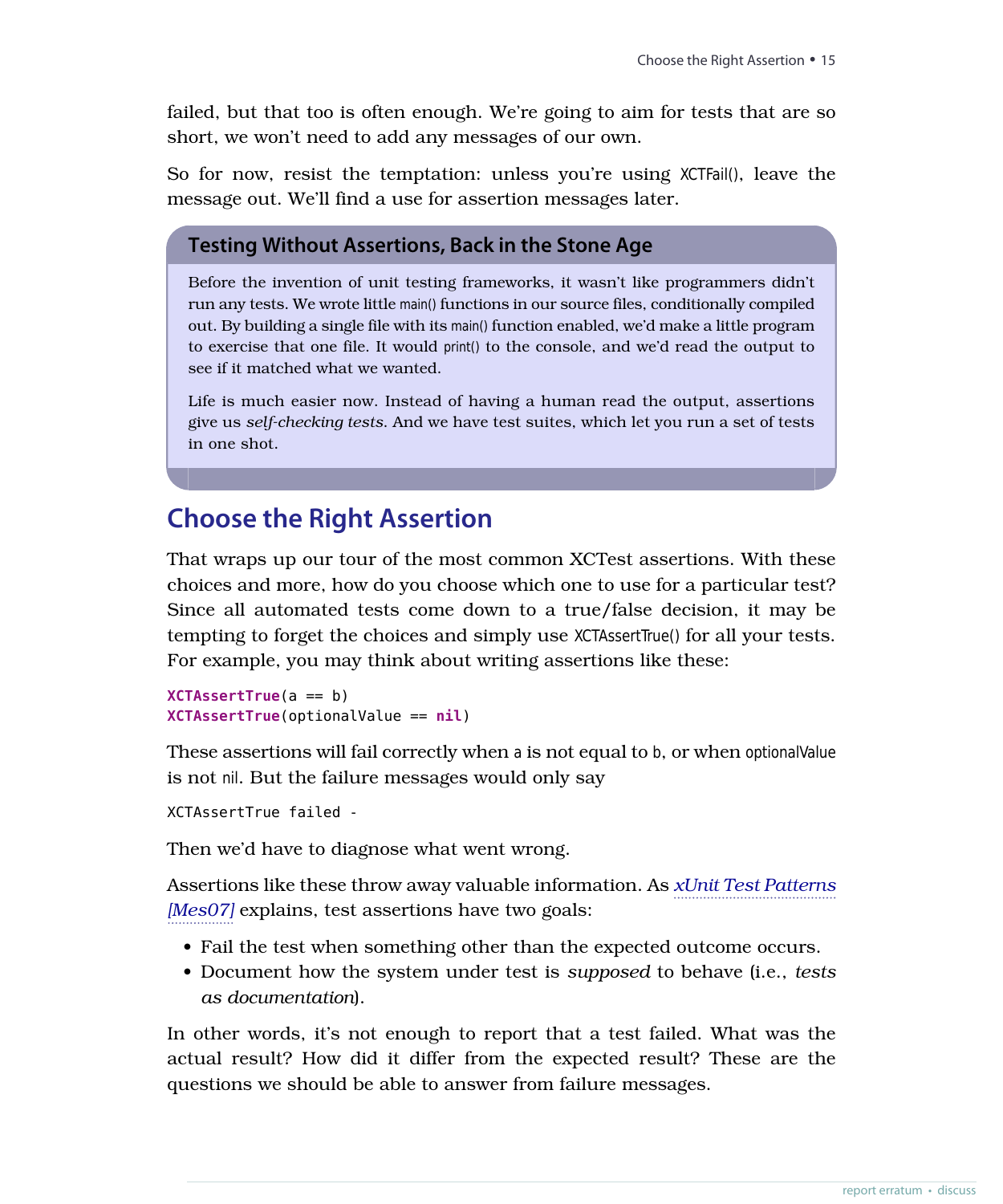So pick the assertion function that's closest to what you want to say. While XCTest provides sixteen assertion functions, $^2$  these are the ones you'll use the most:

| <b>Assertion</b>             | Purpose                                                                       |
|------------------------------|-------------------------------------------------------------------------------|
| XCTAssertEqual(::)           | Asserts that two values are equal                                             |
| XCTAssertEqual(: :accuracy:) | Asserts that two floating-point values are equal<br>within a certain accuracy |
| XCTAssertNil(:)              | Asserts that an optional value is nil                                         |
| XCTAssertNotNil(:)           | Asserts that an optional value is not nil                                     |
| XCTAssertTrue(:)             | Asserts that an expression is true.                                           |
| XCTAssertFalse(:)            | Asserts that an expression is false                                           |
| XCTFail()                    | Fails the current test. You should always provide a<br>descriptive message.   |

## **Key Takeaways**

What are the key points from this chapter that you should apply to your coding?

- A test case is a function in a subclass of XCTestCase where the function has the following traits:
	- Its name starts with test
	- It has no parameters, and no return value
	- It isn't private
- Press  $\frac{1}{2}$ -U (think U for "unit test") to run tests.
- An assertion failure marks the test as failing. Otherwise, the test case passes.
- Avoid conditional branches in test code to keep test code simple. You can do this by choosing an assertion that expresses the condition you need.
- When comparing floating-point numbers, use XCTAssertEqual() with an accuracy: argument.
- If your test needs a condition that the built-in assertions don't provide, then put an XCTFail() (with a description message) inside a conditional clause.

<sup>2.</sup> https://developer.apple.com/documentation/xctest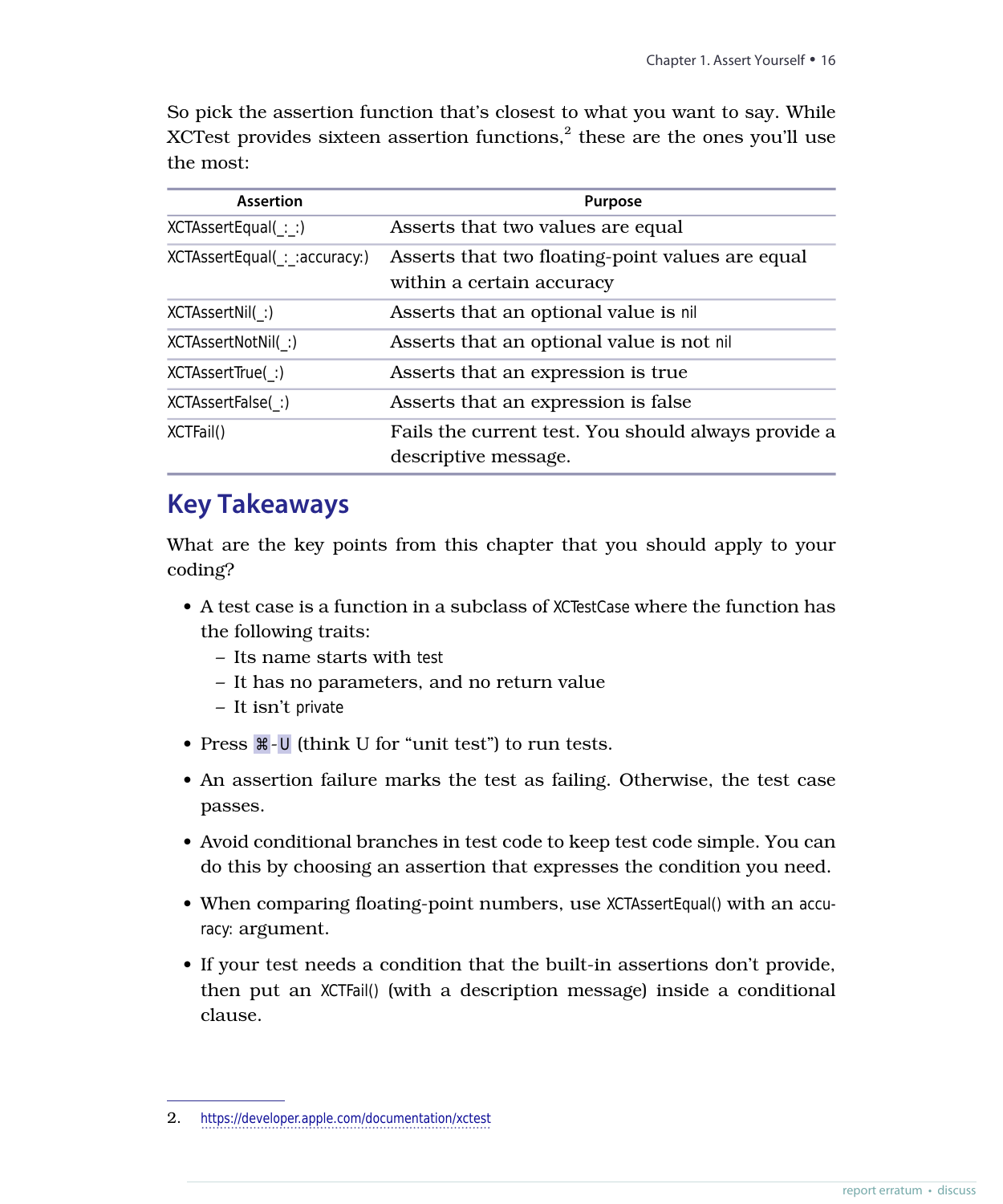• Check the failure reporting of your tests. If the description of an object is hard to read, provide a custom description by conforming to the Custom-StringConvertible protocol.

#### **Activities**

Now it's time for you to put this chapter into action. Read through this list, pick one of the activities, and do it. It's only in doing that we actually learn.

- 1. Read Apple's documentation of test assertions so you know what your other options are.
- 2. Is there any production code you can begin testing today? Look for lowhanging fruit—functions that use only their input arguments to calculate a return value. This includes failable initializers: write one test checking for a nil return value and another for non-nil. (Pro tip: Any time you add a new test, make sure you see it fail by temporarily breaking the production code.)
- 3. If your code already has some unit tests, then do the following:
	- a. Read through the tests you have.
	- b. Select a simulator, and press  $\frac{1}{2}$ -U to run your own tests. Make sure they all pass. If there are any test failures, delete those tests.
	- c. Is each test using the best assertion for the job? Improve any you can.
	- d. Check calls to XCTAssertEqual() to see if the argument order is consistent. Try to stick to a consistent order for actual/expected.
	- e. Look for any XCTAssertEqual() assertions that compare floating-point numbers. Do they use the accuracy parameter? Add any that are missing.
	- f. Consider whether there are any optional assertion messages you can delete because they're redundant.
	- g. Add descriptive messages to any XCTFail() assertions that are missing them.
	- h. If you've changed any assertions or messages, make sure their failure output is helpful. You can check this by introducing temporary errors in either the test code or the production code. Afterward, don't forget to remove these errors, then run the tests to make sure they pass.